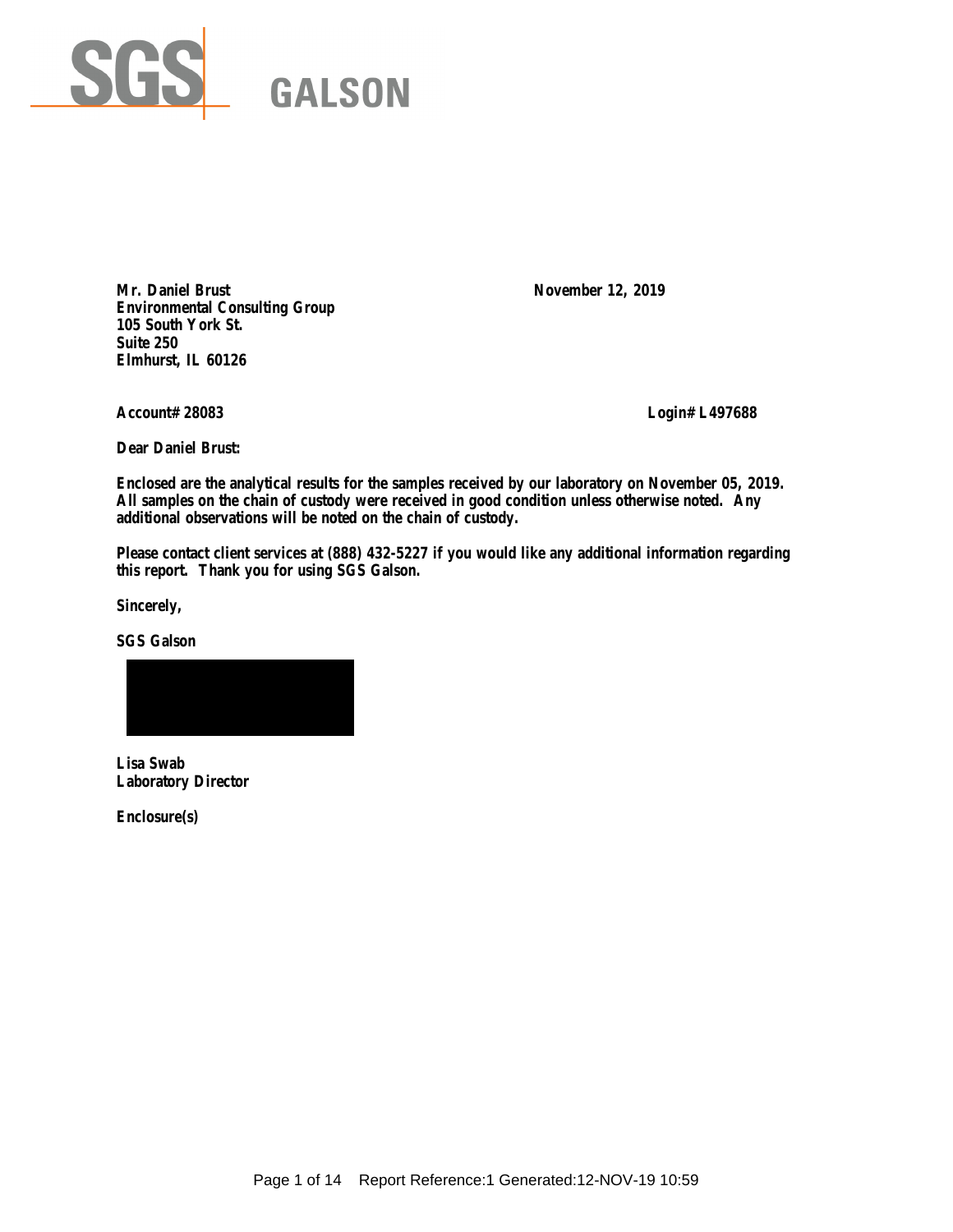

## ANALYTICAL REPORT

### **Terms and Conditions & General Disclaimers**

- This document is issued by the Company under its General Conditions of Service accessible at [http://www.sgs.com/en/Terms-and-](http://www.sgs.com/en/Terms-and-Conditions.aspx)[Conditions.aspx.](http://www.sgs.com/en/Terms-and-Conditions.aspx) Attention is drawn to the limitation of liability, indemnification and jurisdiction issues defined therein.
- Any holder of this document is advised that information contained herein reflects the Company's findings at the time of its intervention only and within the limits of Client's instructions, if any. The Company's sole responsibility is to its Client and this document does not exonerate parties to a transaction from exercising all their rights and obligations under the transaction documents. Any unauthorized alteration, forgery or falsification of the content or appearance of this document is unlawful and offenders may be prosecuted to the fullest extent of the law.

#### **Analytical Disclaimers**

- Unless otherwise noted within the report, all quality control results associated with the samples were within established control limits or did not impact reported results.
- Note: The findings recorded within this report were drawn from analysis of the sample(s) provided to the laboratory by the Client (or a third party acting at the Client's direction). The laboratory does not have control over the sampling process, including but not limited to the use of field equipment and collection media, as well as the sampling duration, collection volume or any other collection parameter used by the Client. The findings herein constitute no warranty of the sample's representativeness of any sampled environment, and strictly relate to the samples as they were presented to the laboratory. For recommended sampling collection parameters, please refer to the Sampling and Analysis Guide a[t www.sgsgalson.com.](http://www.sgsgalson.com/)
- Unrounded results are carried through the calculations that yield the final result and the final result is rounded to the number of significant figures appropriate to the accuracy of the analytical method. Please note that results appearing in the columns preceding the final result column may have been rounded and therefore, if carried through the calculations, may not yield an identical final result to the one reported.
- The stated LOQs for each analyte represent the demonstrated LOQ concentrations prior to correction for desorption efficiency (if applicable).
- Unless otherwise noted within the report, results have not been blank corrected for any field blank or method blank data.

**Accreditations** SGS Galson holds a variety of accreditations and recognitions. Our quality management system conforms with the requirements of ISO/IEC 17025. Where applicable, samples may also be analyzed in accordance with the requirements of ELAP, NELAC, or LELAP under one of the state accrediting bodies listed below. Current Scopes of Accreditation can be viewed a[t http://www.sgsgalson.com](http://www.sgsgalson.com/) in the accreditations section of the "About" page. To determine if the analyte tested falls under our scope of accreditation, please visit our website or call Client Services at (888) 432-5227.

| National/International                                               | Accreditation/Recognition | Lab ID#       | Program/Sector                          |
|----------------------------------------------------------------------|---------------------------|---------------|-----------------------------------------|
| ISO/IEC 17025 and USEPA NLLAP<br>AIHA-LAP, LLC - IHLAP, ELLAP, EMLAP |                           | Lab ID 100324 | Industrial Hygiene, Environmental Lead, |
|                                                                      |                           |               | Environmental Microbiology              |

| <b>State</b>       | Accreditation/Recognition    | Lab $ID#$     | Program/Sector                          |
|--------------------|------------------------------|---------------|-----------------------------------------|
| New York (NYSDOH)  | ELAP and NELAC (TNI)         | Lab ID: 11626 | Air Analysis, Solid and Hazardous Waste |
| New Jersey (NJDEP) | NELAC (TNI)                  | Lab ID: NY024 | Air Analysis                            |
| Louisiana (LDEQ)   | LELAP                        | Lab ID: 04083 | Air Analysis, Solid Chemical Materials  |
| Texas              | Texas Dept. of Licensing and | Lab ID: 1042  | Mold Analysis Laboratory license        |
|                    | Regulation                   |               |                                         |

#### **Legend**

| < - Less than               | mg - Milligrams          | <b>MDL - Method Detection Limit</b> | ppb - Parts per Billion |
|-----------------------------|--------------------------|-------------------------------------|-------------------------|
| > - Greater than            | ug - Micrograms          | NA - Not Applicable                 | ppm - Parts per Million |
| - Liters                    | m3 - Cubic Meters        | NS - Not Specified                  | ppby - ppb Volume       |
| LOQ - Limit of Quantitation | kg - Kilograms           | ND - Not Detected                   | ppmy - ppm Volume       |
| ft2 - Square Feet           | cm2 - Square Centimeters | in2 - Square Inches                 | ng - Nanograms          |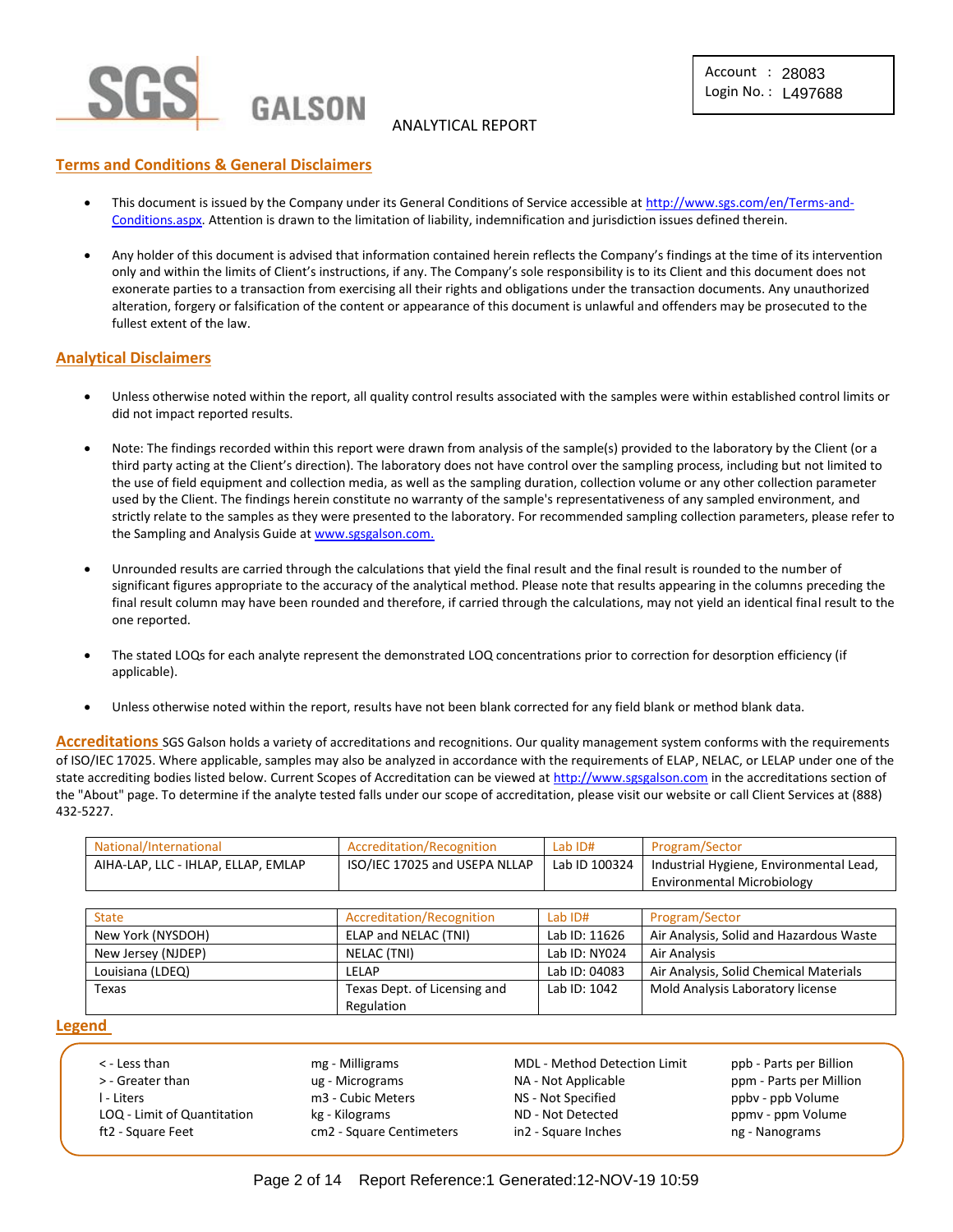

#### LABORATORY ANALYSIS REPORT

|                         | Client                    | : Environmental Consulting Group Account No.: 28083 |                           |  |
|-------------------------|---------------------------|-----------------------------------------------------|---------------------------|--|
| 6601 Kirkville Road     | Site                      | : HMS                                               | Login No. : L497688       |  |
| East Syracuse, NY 13057 |                           | Project No. : II192651-1022                         |                           |  |
| (315) 432-5227          | Date Sampled : 01-NOV-19  |                                                     | Date Analyzed : 07-NOV-19 |  |
| FAX: (315) 437-0571     | Date Received : 05-NOV-19 |                                                     | Report ID : 1170327       |  |
| www.cocoalcon.com       |                           |                                                     |                           |  |

#### **Formaldehyde**

www.sgsgalson.com

|           |            | Time    | Total | Conc    |         |
|-----------|------------|---------|-------|---------|---------|
| Sample ID | Lab ID     | minutes | uq    | mq/m3   | ppm     |
|           |            |         |       |         |         |
| OC0772    | L497688-1  | 720     | 0.1   | < 0.009 | < 0.007 |
| OC1330    | L497688-2  | 720     | 0.1   | < 0.009 | < 0.007 |
| OC0764    | L497688-3  | 720     | 0.1   | < 0.009 | < 0.007 |
| OC0565    | L497688-4  | 720     | 0.1   | < 0.009 | < 0.007 |
| OC0606    | L497688-5  | 720     | 0.1   | < 0.009 | < 0.007 |
| NY2966    | L497688-6  | 720     | 0.1   | < 0.009 | < 0.007 |
| NY5553    | L497688-7  | 720     | 0.1   | < 0.009 | < 0.007 |
| NY3877    | L497688-8  | 720     | 0.1   | 0.009   | < 0.007 |
| NY2239    | L497688-9  | 720     | 0.1   | 0.009   | < 0.007 |
| OC1347    | L497688-10 | 720     | 0.1   | < 0.009 | < 0.007 |
| OC1884    | L497688-11 | 720     | 10.1  | < 0.009 | < 0.007 |
| NY3266    | L497688-12 | 720     | < 0.1 | < 0.009 | < 0.007 |
| NY2893    | L497688-13 | 720     | 0.1   | 0.01    | 0.009   |
| OC0851    | L497688-14 | 720     | 10.1  | < 0.009 | < 0.007 |
| OC1660    | L497688-15 | 720     | 0.1   | < 0.009 | < 0.007 |
| NY1971    | L497688-16 | 720     | < 0.1 | < 0.009 | < 0.007 |
|           |            |         |       |         |         |

| Level of Quantitation: 0.1 ug                  | Submitted by: EAW   | Approved by: NKP |
|------------------------------------------------|---------------------|------------------|
| Analytical Method<br>: mod. OSHA 1007; HPLC/UV | : 12-NOV-19<br>Date |                  |
| Collection Media<br>: Assay 571                | Supervisor : MWJ    |                  |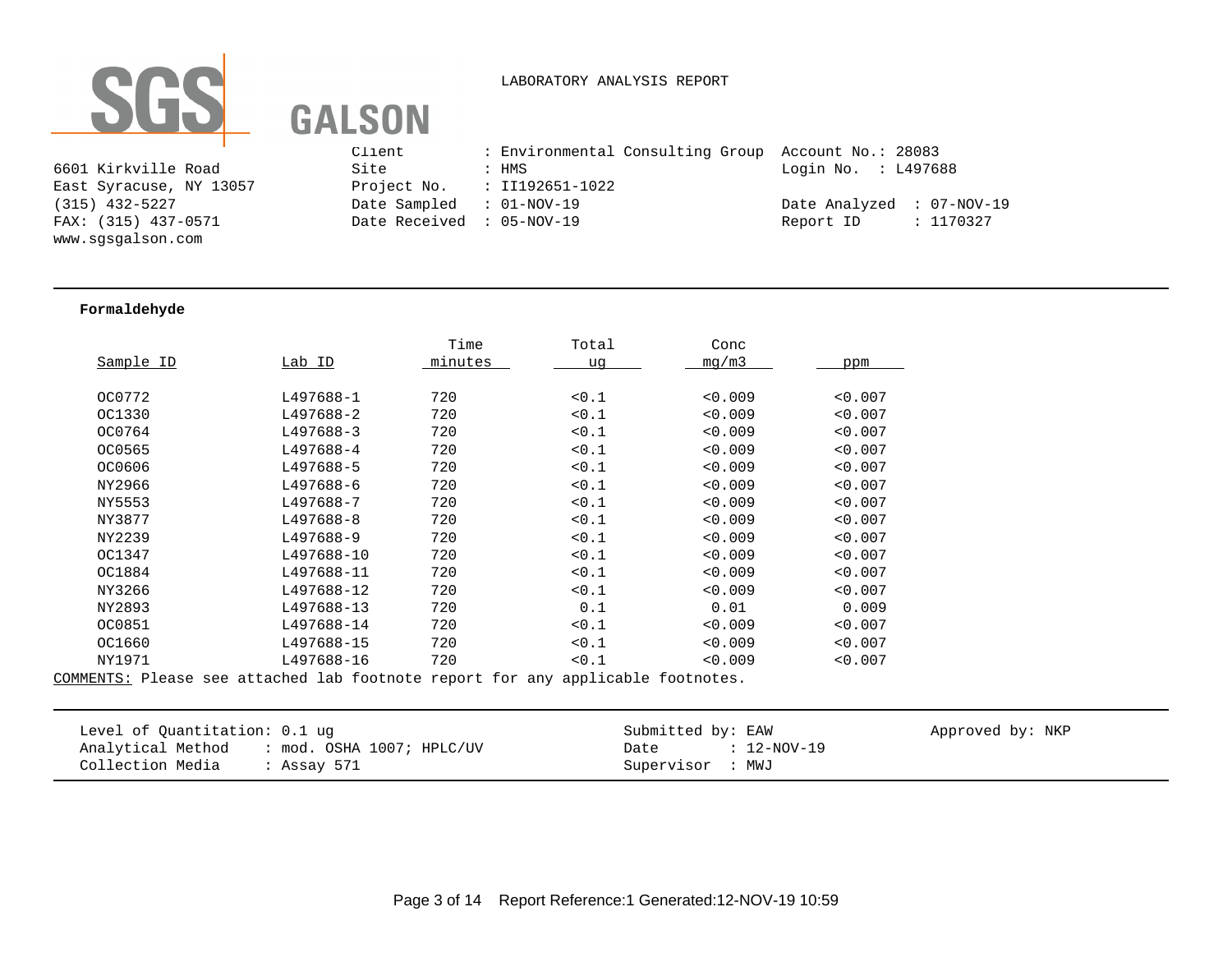

#### LABORATORY ANALYSIS REPORT

6601 Kirkville Road East Syracuse, NY 13057 www.sgsgalson.com

|                         | Client                    | : Environmental Consulting Group Account No.: 28083 |                           |
|-------------------------|---------------------------|-----------------------------------------------------|---------------------------|
| 6601 Kirkville Road     | Site                      | : HMS                                               | Login No. : L497688       |
| East Syracuse, NY 13057 |                           | Project No. : II192651-1022                         |                           |
| (315) 432-5227          | Date Sampled : 01-NOV-19  |                                                     | Date Analyzed : 07-NOV-19 |
| FAX: (315) 437-0571     | Date Received : 05-NOV-19 |                                                     | : 1170327<br>Report ID    |
|                         |                           |                                                     |                           |

#### **Formaldehyde**

|           |            | Time    | Total | Conc    |         |
|-----------|------------|---------|-------|---------|---------|
| Sample ID | Lab ID     | minutes | uq    | mq/m3   | ppm     |
|           |            |         |       |         |         |
| NY2915    | L497688-17 | 720     | 0.1   | < 0.009 | < 0.007 |
| NY1606    | L497688-18 | 720     | 0.1   | < 0.009 | < 0.007 |
| NY3949    | L497688-19 | 720     | 0.1   | < 0.009 | < 0.007 |
| NY2438    | L497688-20 | 720     | < 0.1 | < 0.009 | < 0.007 |
| NY2323    | L497688-21 | 720     | 0.1   | < 0.009 | < 0.007 |
| NY0895    | L497688-22 | 720     | 0.1   | < 0.009 | < 0.007 |
| NY0798    | L497688-23 | 720     | < 0.1 | < 0.009 | < 0.007 |
| NY0201    | L497688-24 | 720     | 0.1   | < 0.009 | < 0.007 |
| OC2907    | L497688-25 | 720     | < 0.1 | < 0.009 | < 0.007 |
| OC1684    | L497688-26 | 720     | 0.1   | < 0.009 | < 0.007 |
| OC2936    | L497688-27 | 720     | 0.1   | < 0.009 | < 0.007 |
| OC2463    | L497688-28 | 720     | 0.1   | < 0.009 | < 0.007 |
| OC0942    | L497688-29 | 720     | 0.1   | < 0.009 | < 0.007 |
| OC0594    | L497688-30 | 720     | 0.1   | < 0.009 | < 0.007 |
| OC3480    | L497688-31 | 720     | 0.1   | < 0.009 | < 0.007 |
| OC1046    | L497688-32 | 720     | 0.1   | < 0.009 | < 0.007 |
|           |            |         |       |         |         |

| Level of Ouantitation: 0.1 ug               | Submitted by: EAW   | Approved by: NKP |
|---------------------------------------------|---------------------|------------------|
| Analytical Method : mod. OSHA 1007; HPLC/UV | : 12-NOV-19<br>Date |                  |
| Collection Media<br>. Assay 571             | Supervisor : MWJ    |                  |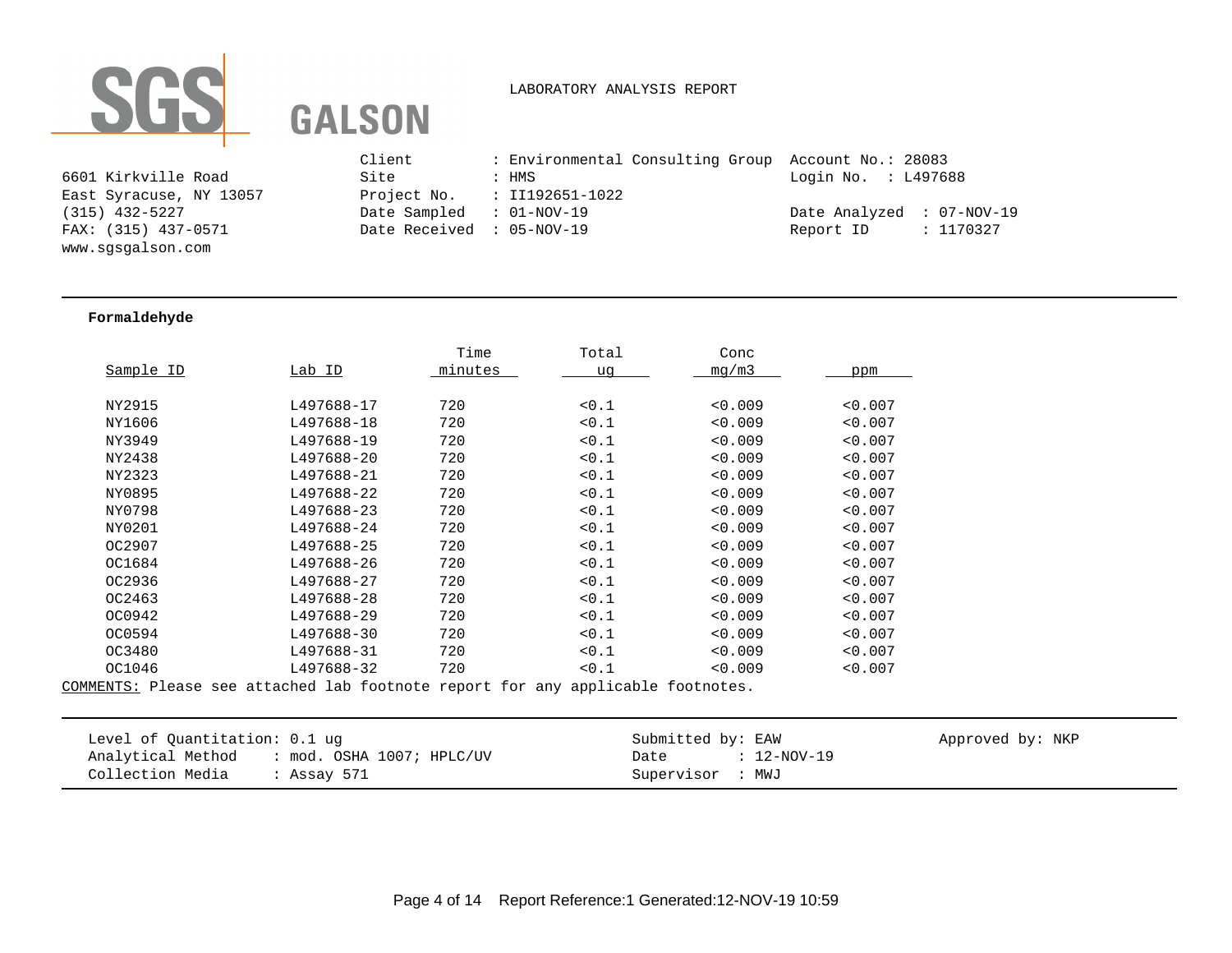

LABORATORY ANALYSIS REPORT

6601 Kirkville Road East Syracuse, NY 13057 www.sgsgalson.com

|                         | Client                    | : Environmental Consulting Group Account No.: 28083 |                           |
|-------------------------|---------------------------|-----------------------------------------------------|---------------------------|
| 6601 Kirkville Road     | Site                      | : HMS                                               | Login No. : L497688       |
| East Syracuse, NY 13057 |                           | Project No. : II192651-1022                         |                           |
| (315) 432-5227          | Date Sampled : 01-NOV-19  |                                                     | Date Analyzed : 07-NOV-19 |
| FAX: (315) 437-0571     | Date Received : 05-NOV-19 |                                                     | : 1170327<br>Report ID    |
|                         |                           |                                                     |                           |

#### **Formaldehyde**

|           |            | Time    | Total | Conc    |         |
|-----------|------------|---------|-------|---------|---------|
| Sample ID | Lab ID     | minutes | uq    | mq/m3   | ppm     |
|           |            |         |       |         |         |
| OC1354    | L497688-33 | 720     | < 0.1 | < 0.009 | < 0.007 |
| OC0583    | L497688-34 | 720     | 0.1   | < 0.009 | < 0.007 |
| OC3693    | L497688-35 | 720     | 0.1   | < 0.009 | < 0.007 |
| OC2281    | L497688-36 | 720     | < 0.1 | < 0.009 | < 0.007 |
| OC2076    | L497688-37 | 720     | 0.1   | < 0.009 | < 0.007 |
| OC2622    | L497688-38 | 720     | 0.1   | < 0.009 | < 0.007 |
| OC2141    | L497688-39 | 720     | < 0.1 | < 0.009 | < 0.007 |
| OC1631    | L497688-40 | 720     | 0.1   | < 0.009 | < 0.007 |
| OC2095    | L497688-41 | 720     | < 0.1 | < 0.009 | < 0.007 |
| OC1321    | L497688-42 | 720     | 0.1   | 0.009   | < 0.007 |
| OC2298    | L497688-43 | 720     | < 0.1 | < 0.009 | < 0.007 |
| OC1325    | L497688-44 | 720     | 0.1   | 0.009   | < 0.007 |
| OC1370    | L497688-45 | 720     | < 0.1 | < 0.009 | < 0.007 |
| OC2687    | L497688-46 | 720     | 0.1   | 0.009   | < 0.007 |
| OC2412    | L497688-47 | 720     | 0.1   | < 0.009 | < 0.007 |
| OC2878    | L497688-48 | 720     | 0.1   | < 0.009 | < 0.007 |
|           |            |         |       |         |         |

| Level of Quantitation: 0.1 ug                  | Submitted by: EAW   | Approved by: NKP |
|------------------------------------------------|---------------------|------------------|
| : mod. OSHA 1007; HPLC/UV<br>Analytical Method | : 12-NOV-19<br>Date |                  |
| Collection Media<br>Assay 571                  | Supervisor : MWJ    |                  |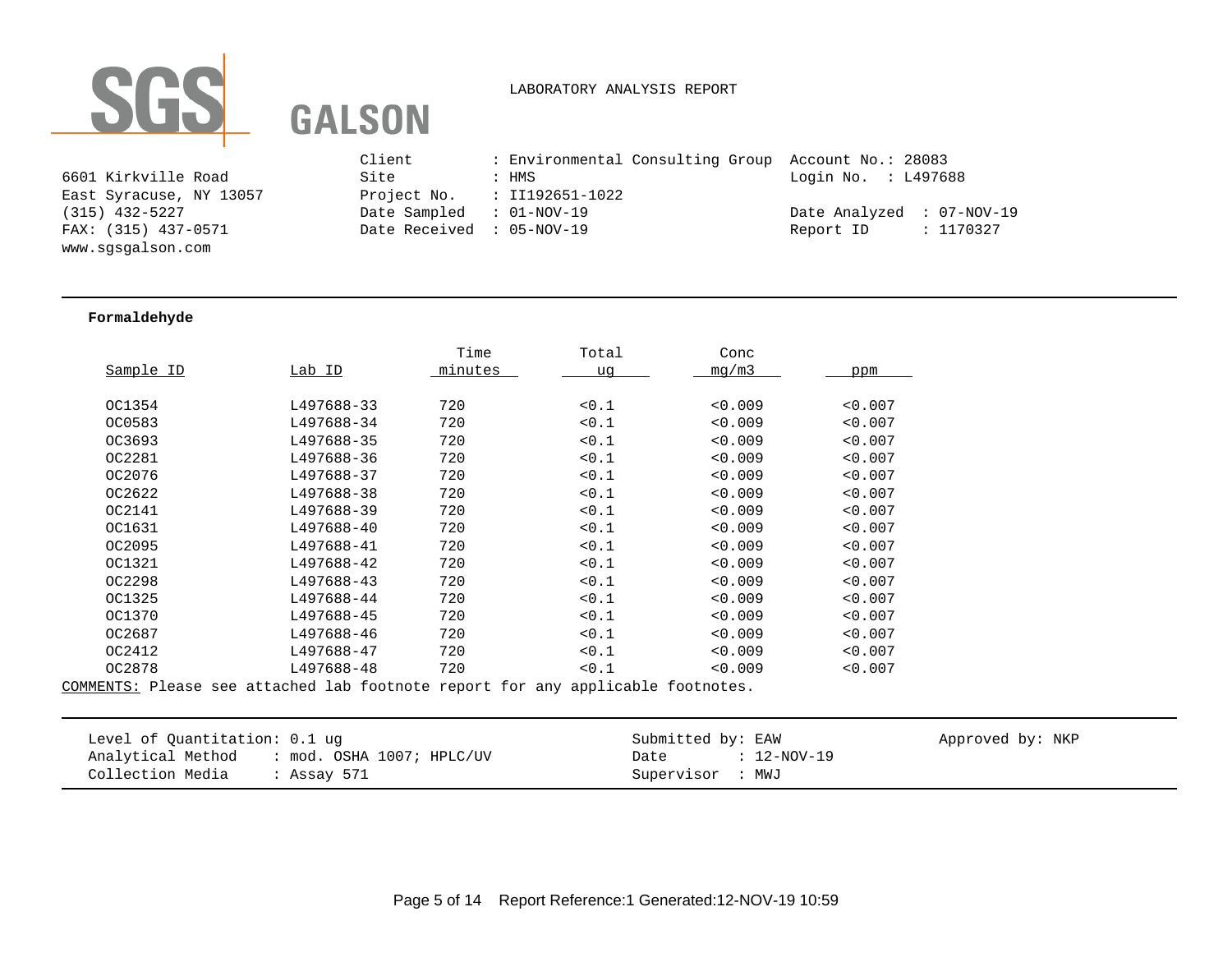

## LABORATORY ANALYSIS REPORT

6601 Kirkville Road East Syracuse, NY 13057 www.sgsgalson.com

|                         | Client                    | : Environmental Consulting Group Account No.: 28083 |                           |
|-------------------------|---------------------------|-----------------------------------------------------|---------------------------|
| 6601 Kirkville Road     | Site                      | : HMS                                               | Login No. : L497688       |
| East Syracuse, NY 13057 |                           | Project No. $\; : \; II192651-1022$                 |                           |
| (315) 432-5227          | Date Sampled : 01-NOV-19  |                                                     | Date Analyzed : 07-NOV-19 |
| FAX: (315) 437-0571     | Date Received : 05-NOV-19 |                                                     | : 1170327<br>Report ID    |
|                         |                           |                                                     |                           |

#### **Formaldehyde**

|           |            | Time    | Total | Conc    |         |
|-----------|------------|---------|-------|---------|---------|
| Sample ID | Lab ID     | minutes | uq    | mq/m3   | ppm     |
|           |            |         |       |         |         |
| OC3216    | L497688-49 | 720     | 0.1   | < 0.009 | < 0.007 |
| OC1599    | L497688-50 | 720     | < 0.1 | < 0.009 | < 0.007 |
| OC1574    | L497688-51 | 720     | < 0.1 | < 0.009 | < 0.007 |
| OC2713    | L497688-52 | 720     | 0.1   | < 0.009 | < 0.007 |
| OC1998    | L497688-53 | 720     | < 0.1 | < 0.009 | < 0.007 |
| OC2051    | L497688-54 | 720     | < 0.1 | < 0.009 | < 0.007 |
| OC1222    | L497688-55 | 720     | 0.1   | < 0.009 | < 0.007 |
| OC0539    | L497688-56 | 720     | < 0.1 | < 0.009 | < 0.007 |
| OC2751    | L497688-57 | 720     | < 0.1 | < 0.009 | < 0.007 |
| OC2272    | L497688-58 | 720     | < 0.1 | < 0.009 | < 0.007 |
| OC2414    | L497688-59 | 720     | < 0.1 | < 0.009 | < 0.007 |
| OC3692    | L497688-60 | NA      | < 0.1 | NA      | NA      |
| OC1303    | L497688-61 | 720     | 0.1   | < 0.009 | < 0.007 |
|           |            |         |       |         |         |

| Level of Quantitation: 0.1 ug               | Submitted by: EAW   | Approved by: NKP |
|---------------------------------------------|---------------------|------------------|
| Analytical Method : mod. OSHA 1007; HPLC/UV | : 12-NOV-19<br>Date |                  |
| Collection Media<br>: Assay 571             | Supervisor : MWJ    |                  |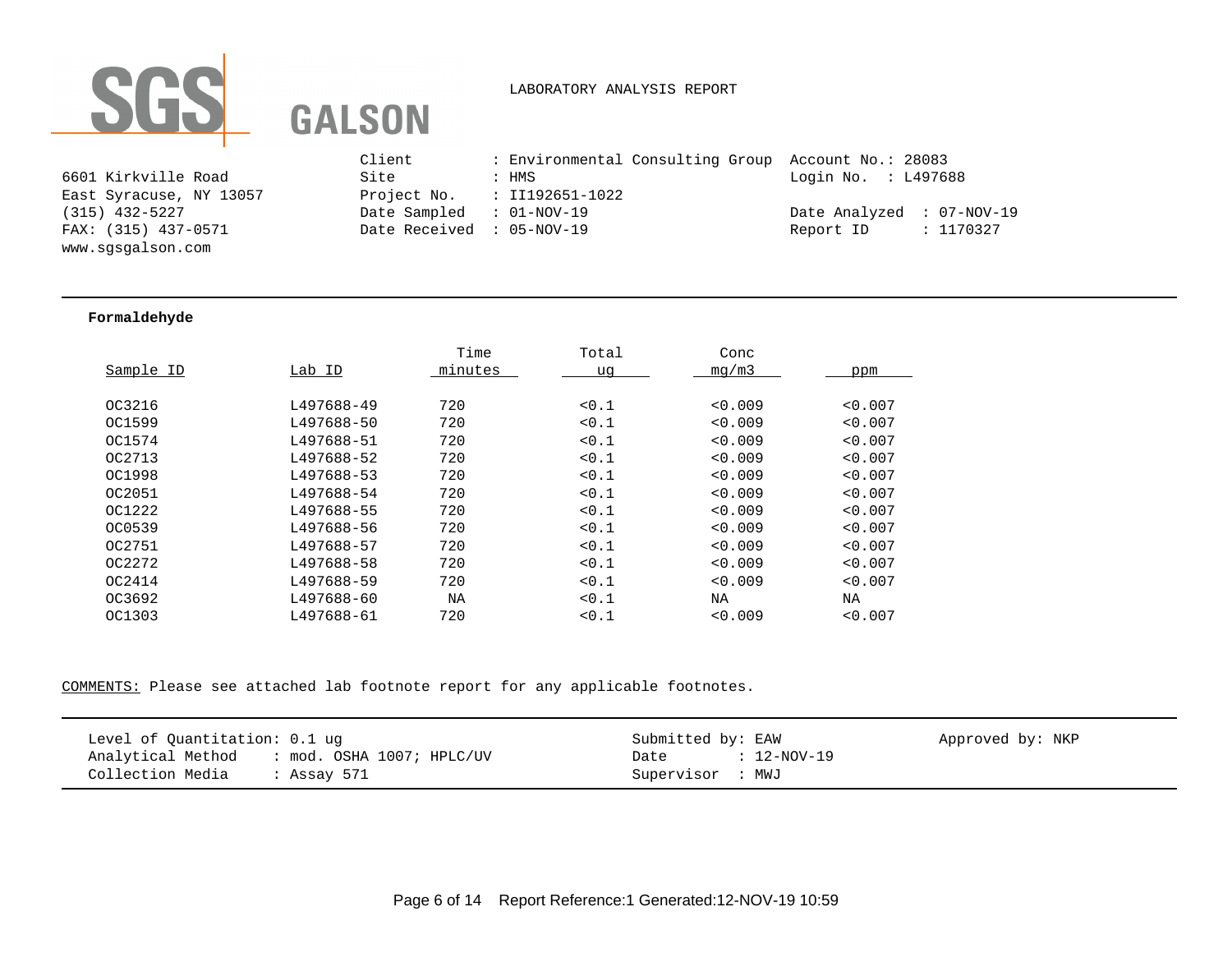

LABORATORY FOOTNOTE REPORT

|                         | Site                     | Client Name : Environmental Consulting Group<br>: HMS<br>Project No. : II192651-1022 |                     |
|-------------------------|--------------------------|--------------------------------------------------------------------------------------|---------------------|
| 6601 Kirkville Road     |                          |                                                                                      |                     |
| East Syracuse, NY 13057 | Date Sampled : 01-NOV-19 |                                                                                      | Account No.: 28083  |
| $(315)$ 432-5227        | Date Received: 05-NOV-19 |                                                                                      | Login No. : L497688 |
| FAX: (315) 437-0571     | Date Analyzed: 07-NOV-19 |                                                                                      |                     |
| www.sqsqalson.com       |                          |                                                                                      |                     |

L497688 (Report ID: 1170327):

Total ug corrected for a desorption efficiency of 96%. FORMALDEHYDE results have been corrected for the average background found on the media: 0.0204 ug for lot #4H19 (samples 6-9,12-13,16-24). FORMALDEHYDE results have been corrected for the average background found on the media: 0.025 ug for lot #7A19 (samples 1-5,10-11,14-15,25-61). SOPs: LC-SOP-4(22)

L497688 (Report ID: 1170327):

Accuracy and mean recovery data presented below is based on a 95% confidence interval (k=2). The estimated accuracy applies to the media, technology, and SOP referenced in this report and does not account for the uncertainty associated with the sampling process. The accuracy is based solely on spike recovery data from internal quality control samples. Where N/A appears below, insufficient data is available to provide statistical accuracy and mean recovery values for the associated analyte.

| Parameter    | Accuracy  | Mean Recovery |  |  |  |
|--------------|-----------|---------------|--|--|--|
| Formaldehyde | $+/-9.3%$ | 100%          |  |  |  |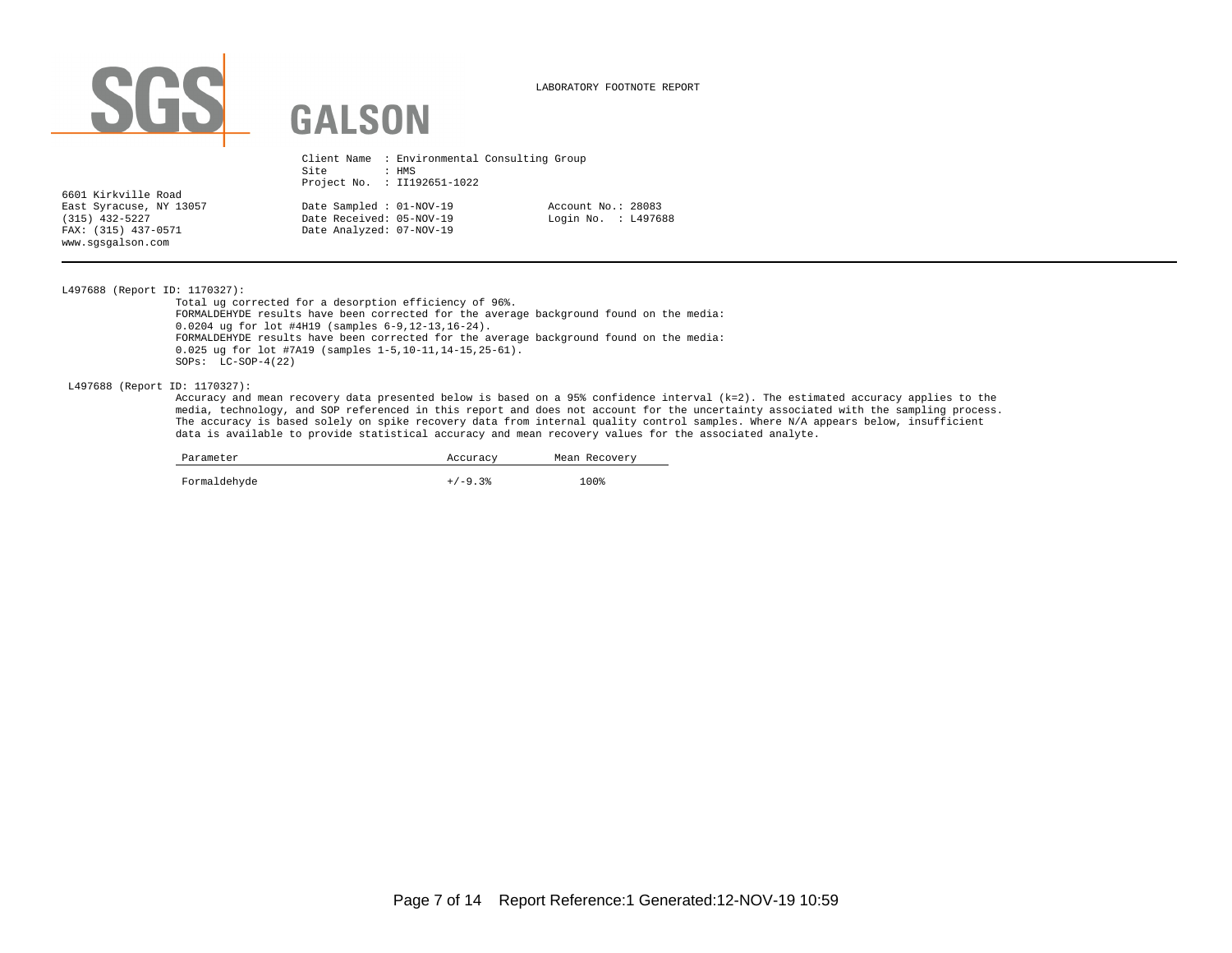# $\left(\begin{matrix} 1 & -10 \\ 0 & -10 \end{matrix}\right)$

| <b>L497688</b>                                                        |                   |                        |                                                                                                                                                                                                  |         |                                                      |                                                                                                                                                     |              |                           |                                   |                                                                                                                                            |    |                              |                                                                                   |  |
|-----------------------------------------------------------------------|-------------------|------------------------|--------------------------------------------------------------------------------------------------------------------------------------------------------------------------------------------------|---------|------------------------------------------------------|-----------------------------------------------------------------------------------------------------------------------------------------------------|--------------|---------------------------|-----------------------------------|--------------------------------------------------------------------------------------------------------------------------------------------|----|------------------------------|-----------------------------------------------------------------------------------|--|
| <b>Türn Around Time (TAT):</b><br><b>第五章</b>                          | (surcharge)<br>0% |                        | You may edit and complete this COC electronically by logging in to your Client Portal account at https://portal.galsonlabs.com/                                                                  |         |                                                      |                                                                                                                                                     |              |                           |                                   |                                                                                                                                            |    |                              |                                                                                   |  |
| Standard                                                              |                   | Client Acct No.:       | Report To. Mr. Daniel Brust                                                                                                                                                                      |         |                                                      |                                                                                                                                                     |              |                           |                                   | Invoice To: Mr. Daniel Brust                                                                                                               |    |                              |                                                                                   |  |
| 4 Business Days                                                       | 35%               | 28083                  | Company Name: Environmental Consulting Group                                                                                                                                                     |         |                                                      |                                                                                                                                                     |              |                           |                                   | Company Name: Environmental Consulting Group                                                                                               |    |                              |                                                                                   |  |
| П<br><b>3 Business Days</b>                                           | 50%               |                        |                                                                                                                                                                                                  |         | Address 1: 105 South York St.                        |                                                                                                                                                     |              | Address 1:                |                                   | 105 South York St.                                                                                                                         |    |                              |                                                                                   |  |
| $\Box$<br>2 Business Days                                             | 75%               | Original Prep No.:     | Address 2 Suite 250                                                                                                                                                                              |         |                                                      |                                                                                                                                                     |              | Address 2: Suite 250      |                                   |                                                                                                                                            |    |                              |                                                                                   |  |
| $\Box$<br>Next Day by 6pm                                             | 100%              | PCA552355              | City State Zip Elmhurst, IL 60126                                                                                                                                                                |         |                                                      |                                                                                                                                                     |              |                           |                                   | City, State Zip: Elmhurst, IL 60126                                                                                                        |    |                              |                                                                                   |  |
| $\Box$<br>Next Day by Noon                                            | 150%              |                        | Phone No.: 630 - 607 - 0060                                                                                                                                                                      |         |                                                      |                                                                                                                                                     |              | Phone No.:                | $630 - 607 - 0060$                |                                                                                                                                            |    |                              |                                                                                   |  |
| $\mathcal{L}$<br>Same Day                                             | 200%              | CS Rep:                |                                                                                                                                                                                                  |         | Cell No.: 312 - 285 - 1385                           |                                                                                                                                                     |              | <b>Email Address:</b>     | dbrust@envcg.com                  |                                                                                                                                            |    |                              |                                                                                   |  |
| Samples submitted using the                                           |                   | <b>BHONEYCUTT</b>      | Email reports to: dbrust@envcg.com                                                                                                                                                               |         |                                                      |                                                                                                                                                     |              | Comments:                 |                                   |                                                                                                                                            |    |                              |                                                                                   |  |
| FreePumpLoan™ Program                                                 |                   | Online COC No.:        | Email EDD to: dbrust@envcg.com                                                                                                                                                                   |         |                                                      |                                                                                                                                                     |              | P.O. No.:                 |                                   |                                                                                                                                            |    |                              |                                                                                   |  |
| $\sqrt{ }$ Samples submitted using the<br>FreeSamplingBadges™ Program |                   | 194863                 | Comments:                                                                                                                                                                                        |         |                                                      |                                                                                                                                                     |              |                           |                                   | Payment info.: Luis will call SGS Galson to provide credit card info<br>$\Box$ Card on File (enter the last five digits on the line below) |    |                              |                                                                                   |  |
| Comments :                                                            |                   |                        |                                                                                                                                                                                                  |         |                                                      | <b>Analyze for Formaldehyde</b>                                                                                                                     |              | State Sampled:            |                                   | Please indicate which OEL(s) this data will be used for ;                                                                                  |    |                              |                                                                                   |  |
|                                                                       |                   |                        |                                                                                                                                                                                                  |         |                                                      | Sample time = 720 min                                                                                                                               |              | エレ                        |                                   | $\Box$ osha pel $\Box$ acgih tlv $\Box$ msha $\Box$ Cai osha<br>$\square$ iaq:                                                             |    | $\Box$ Other:                |                                                                                   |  |
|                                                                       |                   |                        |                                                                                                                                                                                                  |         |                                                      | per client. ZRK 11/5/19                                                                                                                             |              |                           |                                   | Specify Limit(s)                                                                                                                           |    |                              | Specify Other                                                                     |  |
| Site Name :                                                           |                   |                        | Recvid 0C1303 NOT on coc sk u 15/19                                                                                                                                                              |         | Sampled By:                                          | D. BRUST                                                                                                                                            |              |                           |                                   | List description of industry or Process/interferences present in sampling area :                                                           |    |                              |                                                                                   |  |
| Sample ID*<br>(Maximum of 20 Characters)                              |                   | Date Sampled *         | <b>Collection Medium</b>                                                                                                                                                                         |         | Sample Volume<br><b>Sample Time</b><br>Sample Area * | <b>Liters</b><br><b>Minutes</b><br>in <sup>2</sup> , cm <sup>2</sup> , ft <sup>2</sup> *                                                            |              | <b>Analysis Requested</b> |                                   | Method Reference ^                                                                                                                         |    |                              | <b>Hexavalent Chromium</b><br>Process (e.g., welding,<br>plating, painting, etc.) |  |
| 000772                                                                |                   | $11 - 1 - 19$          | Assay N571 Aldehyde<br>Badge                                                                                                                                                                     | 724     |                                                      | MINVIES                                                                                                                                             | Formaldehyde |                           | mod. OSHA 1007;<br><b>HPLC/UV</b> |                                                                                                                                            |    |                              |                                                                                   |  |
| 061330                                                                |                   |                        | Assay N571 Aldehyde<br>Badge                                                                                                                                                                     |         | 720                                                  |                                                                                                                                                     |              | Formaldehyde              |                                   | mod. OSHA 1007;<br>HPLC/UV                                                                                                                 |    |                              |                                                                                   |  |
|                                                                       |                   |                        | A If the method(s) indicated on the COC are not our routine/preferred method(s), we will substitute our routine/preferred methods. If this is not acceptable, check here to have us contact you. |         |                                                      |                                                                                                                                                     |              |                           |                                   |                                                                                                                                            |    |                              |                                                                                   |  |
| Chain of Custody                                                      |                   | Print Name / Signature |                                                                                                                                                                                                  | Date    | Time                                                 |                                                                                                                                                     |              |                           | Print Name / Signature            |                                                                                                                                            |    | Date                         | Time                                                                              |  |
| <b>Relinquished By:</b><br>D                                          | $B_{RQST}$        |                        |                                                                                                                                                                                                  | 11.4.19 |                                                      | Received By:                                                                                                                                        |              |                           |                                   |                                                                                                                                            |    |                              |                                                                                   |  |
| <b>Relinquished By:</b>                                               |                   |                        |                                                                                                                                                                                                  |         |                                                      | Received By:                                                                                                                                        |              | Monelle Krause            |                                   | جه .                                                                                                                                       | 川ら |                              |                                                                                   |  |
|                                                                       |                   |                        |                                                                                                                                                                                                  |         |                                                      | * You must fill in these columns for any samples which you are submitting.<br>Samples received after 3pm will be considered as next day's business. |              |                           |                                   | Online COC No.: 194863<br>Prep No.: PCA552355<br><b>Account No.: 28083</b>                                                                 |    |                              |                                                                                   |  |
|                                                                       |                   |                        |                                                                                                                                                                                                  |         |                                                      |                                                                                                                                                     |              |                           |                                   |                                                                                                                                            |    | Draft: 10/30/2019 5:54:45 PM |                                                                                   |  |
|                                                                       |                   |                        | All services are rendered in accordance with the applicable SGS General Conditions of Service accessible via: http://www.sgs.com/en/Terms-and-Conditions.aspx                                    |         |                                                      |                                                                                                                                                     |              |                           |                                   |                                                                                                                                            |    |                              |                                                                                   |  |
|                                                                       |                   |                        |                                                                                                                                                                                                  |         |                                                      |                                                                                                                                                     |              |                           |                                   |                                                                                                                                            |    |                              |                                                                                   |  |
| Page: 1/7                                                             |                   |                        | Page 8 of 14                                                                                                                                                                                     |         | America,                                             | Report Reference: 1 Generated: 12-NOV-19 10:59                                                                                                      |              |                           |                                   | SGS North   6601 Kirkville Road E. Syracuse, NY 13057, USA t+1 888 432 5227   +1 315 432 5227 www.galsonlabs.com   www.sgs.com             |    |                              |                                                                                   |  |

**GALSON CHAIN OF CUSTODY** 

776887845141 Date: 11/05/19

Shipper FEDEX Initials: MAK **MAN MANIN** 

Prep: UNKNOWN

 $\ddot{\phantom{0}}$